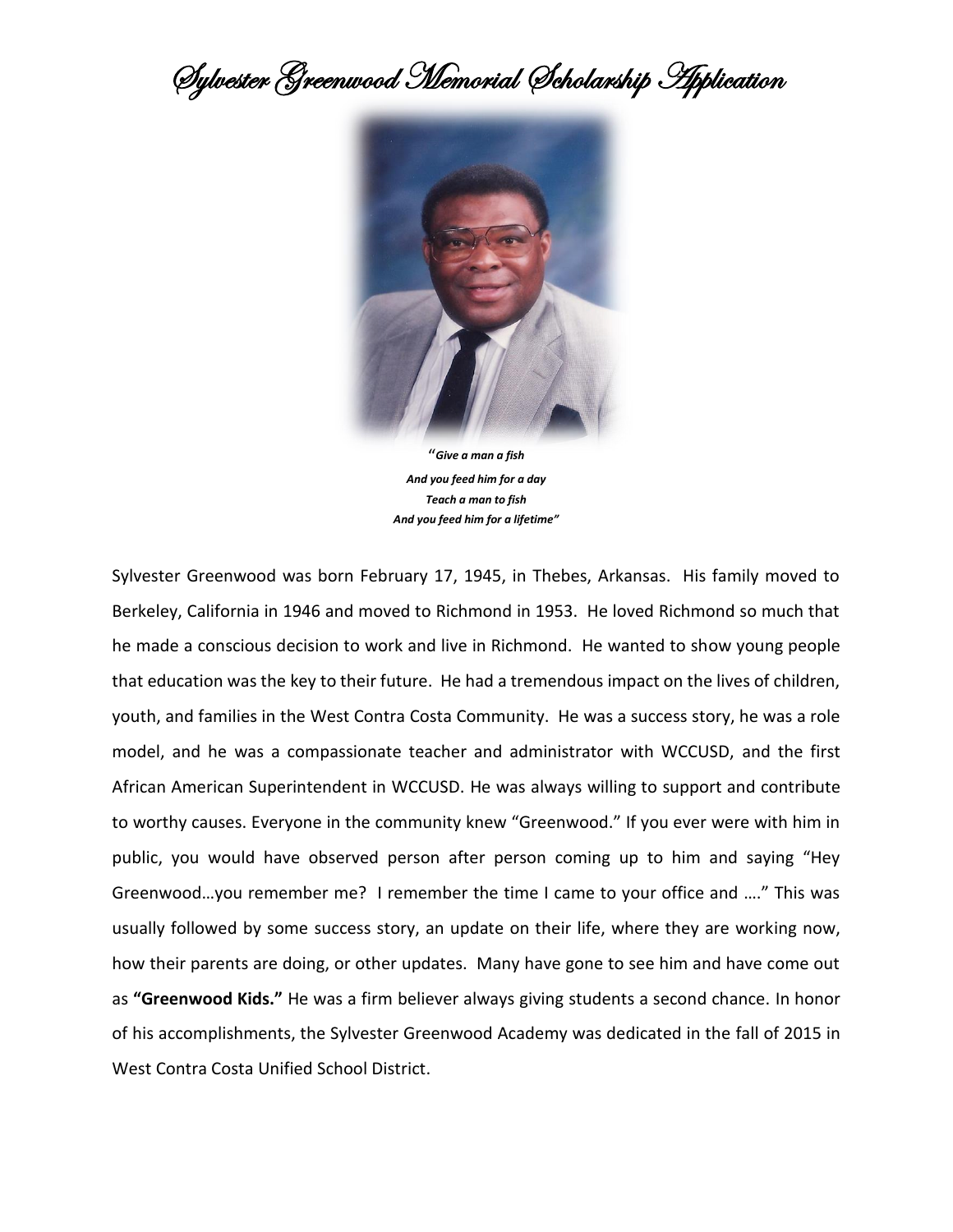Sylvester Greenwood Memorial Scholarship Application

Dear Student,

The purpose of the memorial scholarship is to award a scholarship to an individual in the WCCUSD interested in attending a college, university, or trade school. The scholarship will be awarded to a student who has displayed exemplary achievements despite hardships and/or challenges. A student that shows these qualities will be eligible for the scholarship. The Sylvester Greenwood Memorial Scholarship is offering \$1000.00 scholarship.

## **Scholarship Recipient Instructions (keep for your records)**

Scholarship funds will be awarded before the beginning of the fall semester. If selected as a recipient, you will be required to provide a copy of the registration from future college/university/trade school to the Sylvester Greenwood Memorial Scholarship Fund Administrators in order to receive the scholarship.

## **Part I- Applicant Information**

|                         | Graduation Date: __________________ |                                    |
|-------------------------|-------------------------------------|------------------------------------|
|                         |                                     |                                    |
| <b>Student Address:</b> |                                     |                                    |
| City:                   | State:                              | Zip Code: ________________________ |
|                         |                                     |                                    |
| Telephone               | Email:                              |                                    |

## **Part II – Applicant Essay**

Please answer the following questions on a separate sheet and attach it to this application.

- Tell us about yourself.
- Despite hardships and challenges, how have you persevered?
- What personal qualities do you possess which would make you a recipient for this scholarship?
- What are your goals/plans after graduating college or trade school?